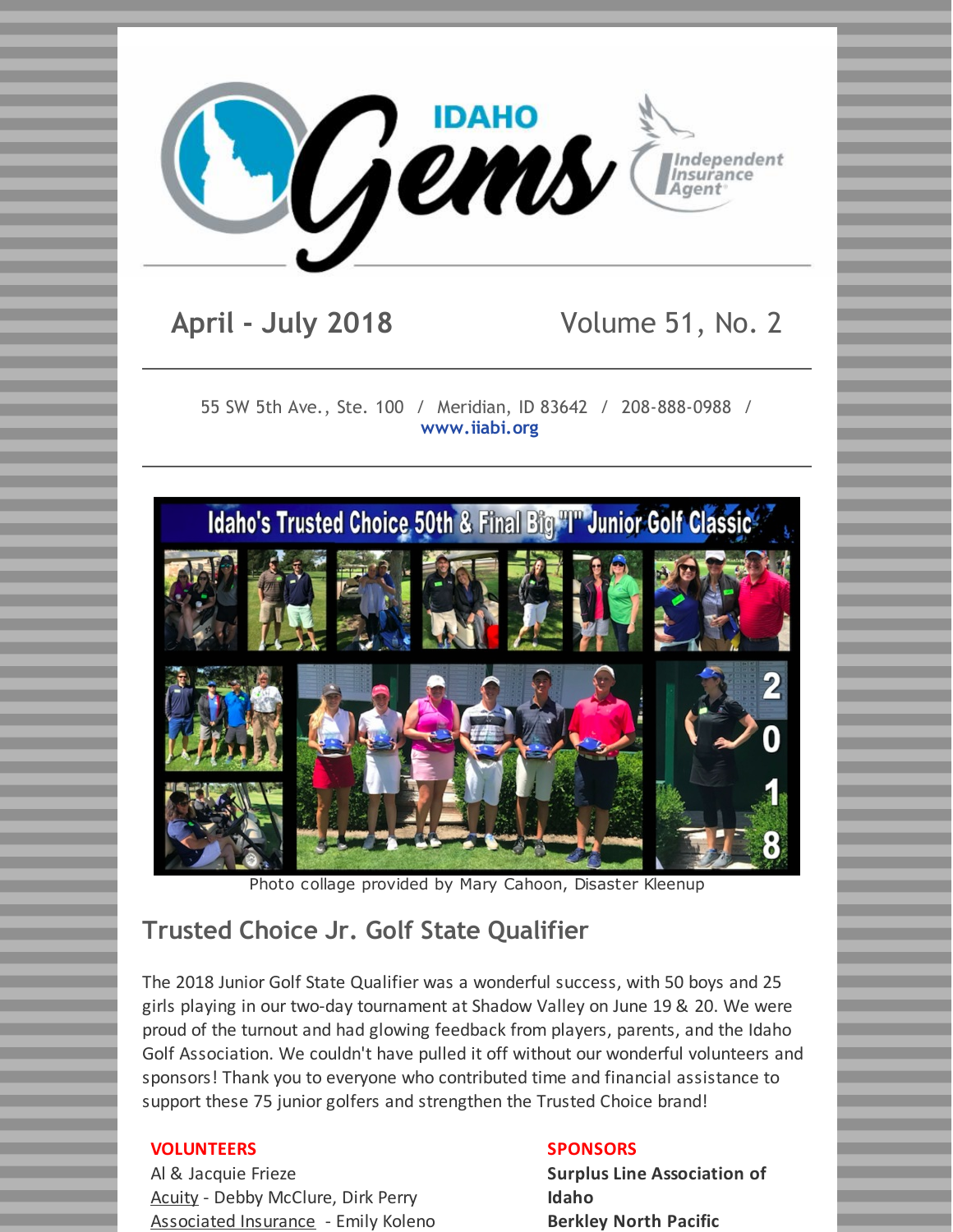Disaster Kleenup - Mary Cahoon, Kerrie Ogden EMC - Hayli Aicher, Jan Peterson The Hartwell - David Martin Higgins & Rutledge - Tracy Forsyth ISRB - Leland Boekweg, Michael North Leavitt Group of Boise - Briana Giordano, Jamie Beswick Liberty Mutual - Josh Evangelho, Tammy Jacoby Mutual of Enumclaw - Zach Stuckey Ricketts & Associates - Bob Ricketts, Jeff Morris Safeco - Tari Harding United Heritage - Shawn Hubbs, Jennifer Joslin, Shelly Chandler, Sonja Thompson, Debbie Etcheson-Frisby

**Liberty Mutual Insurance** Alaska National EMC Insurance The Hartwell Corporation HUB Imperial PFS Leavitt Group of Boise Mutual of Enumclaw Oregon Mutual Progressive

Three boys and two girls will go on to represent Idaho in the 50<sup>th</sup> and final Big "I" National Championship in Charleston, SC from August 6-9, 2018. We will report back on how they do. Goooo, Team Idaho!

#### *State Qualifier Results*

Boys 1<sup>st</sup> Place - Jake Slocum, Meridian Boys 2<sup>nd</sup> Place - Daniel Uranga, Wilder Boys 3<sup>rd</sup> Place - Zach Martin, Rexburg Girls 1<sup>st</sup> Place - Payton Fehringer, Pocatello Girls 2<sup>nd</sup> Place - Kelli Ann Strand, Challis \*Girls 3 rd Place - Emily Cadwell, Boise

\*Payton Fehringer is unable to go to the championship so our 3<sup>rd</sup> place girl, Emily Cadwell, will go in her place. This was Emily's third year in a row of winning 3<sup>rd</sup> place in our tournament, and therefore barely missing the cut. She is very excited to finally go to the championship in this, the final year!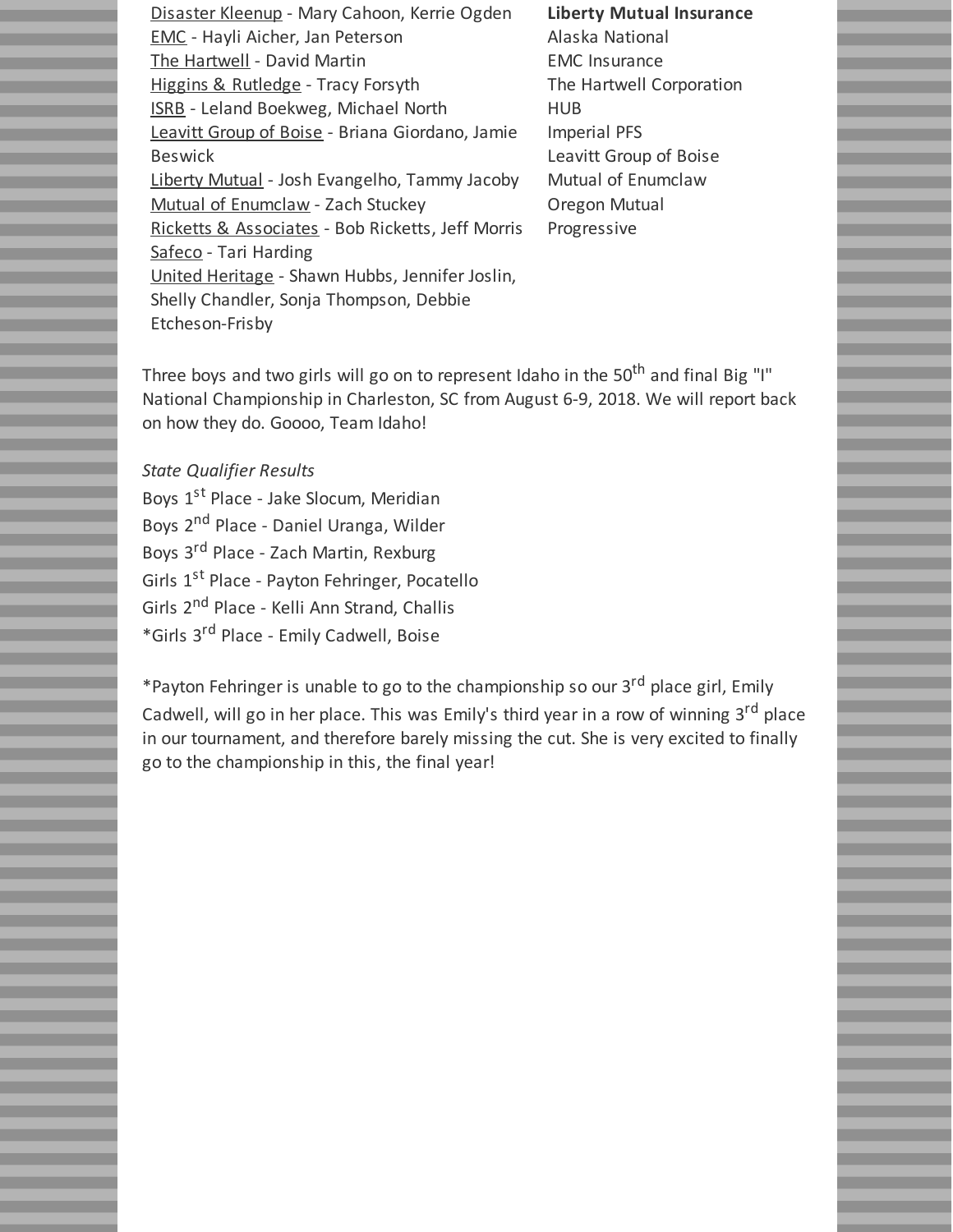



# **BIG "I" STATE CONVENTION**<br>ANCHORING OUR INDUSTRY IN TURBULENT TIMES

AUGUST 12-15, 2018 - COEUR D'ALENE RESORT, ID

## **2018 Big "I" State Convention**

**August 12-15, 2018 - Coeur d'Alene, Idaho**

There is still time to sign up for our 94th annual convention in beautiful Coeur d'Alene, Idaho. This year our theme is "Anchoring our Industry in Turbulent Times." We have some wonderful speakers lined up and a fun evening planned out on Lake Coeur d'Alene. There is **new pricing** available for non-members so be sure to invite someone to learn all about what the Big "I" has to offer.

## **[REGISTER](https://www.iiabi.org/events-1/2018-big-i-state-convention) NOW**

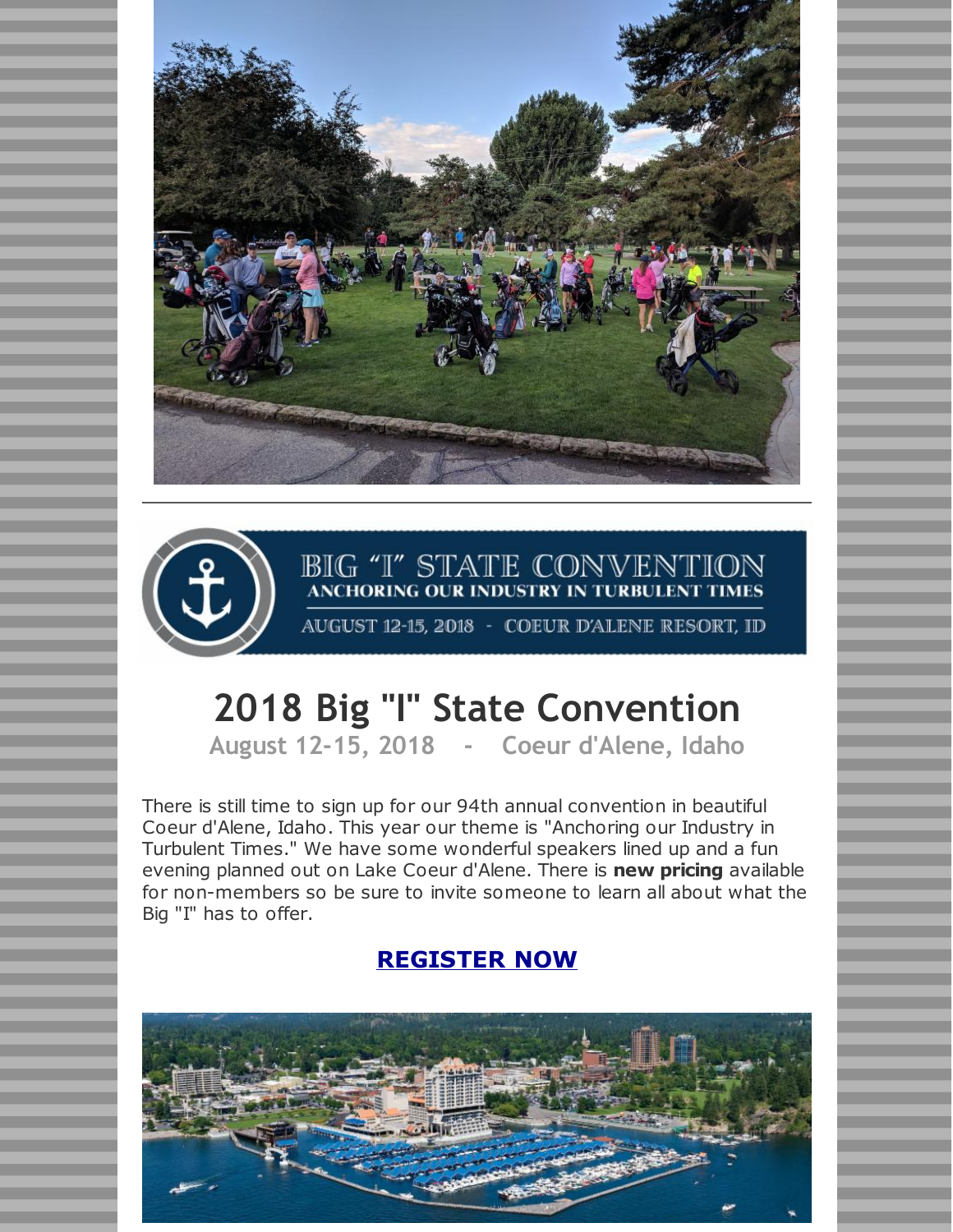### **Sunday, August 12, 2018**

| $5:30-6:30$ pm | "Welcome Aboard" Reception |
|----------------|----------------------------|
| 7:00-9:00pm    | Exhibitor Set Up           |

#### **Monday, August 13, 2018**

| 7:00am           | <b>Breakfast for Golfers</b>                                   |
|------------------|----------------------------------------------------------------|
| 8:00am-1:00pm    | The Big "I" Golf Tournament                                    |
|                  | The Coeur d'Alene Resort Course                                |
| $1:30-2:30$      | Afternoon Session #1                                           |
| $2:30 - 5:30$ pm | <b>Trade Show</b>                                              |
|                  | 8:00pm-12:00am Social Event - Hosted by Young Agents Committee |

#### **Tuesday, August 14, 2018**

| 8:30-9:30am      | Big "I" Member Meeting                               |
|------------------|------------------------------------------------------|
| $9:45-11:15am$   | "All Hands on Deck" General Session                  |
|                  | State of the DOI - Dean Cameron, Dir. of Insurance   |
|                  | State of the IIABA - Joe Leahy, IIABA Chairman-Elect |
| $1:00-3:00$ pm   | Afternoon Session #2 - Susan Buxton                  |
| $3:15-5:15$ pm   | Afternoon Session #3 - Dave Sodeman                  |
| $6:00 - 7:00$ pm | "Anchors Aweigh" Cruise and Cocktail Hour            |
| 7:00-9:30pm      | Dinner & Awards Banquet                              |
|                  |                                                      |

#### **Wednesday, August 15, 2018**

9:00am-12:00pm IIABI Board Meeting

If you are interested in being a sponsor or exhibitor, click the links below.

## **SPONSORSHIP [OPPORTUNITIES](http://files.constantcontact.com/e55b1ff0201/d000bfbb-58b0-4110-b664-1df54db4bb81.pdf)**

## **[EXHIBITOR](http://files.constantcontact.com/e55b1ff0201/b2ef1709-5426-42f3-9452-32ed678d980f.pdf) SPACE**

## *THANK YOU TO OUR 2018 Platinum, Gold and Silver Members!*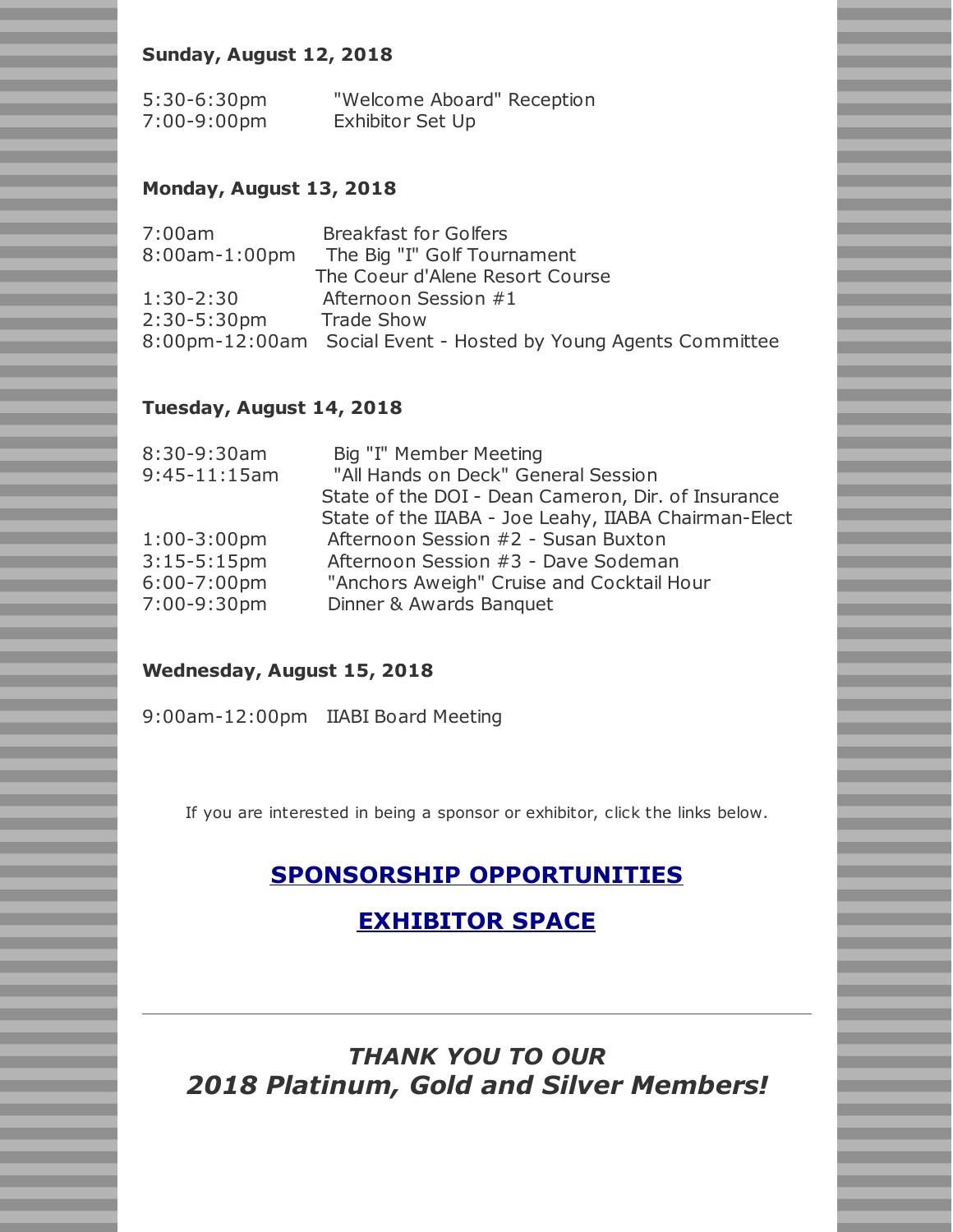## **PLATINUM SPONSORS**





A Liberty Mutual Company

## **GOLD SPONSORS**

**Auto-Owners** 

INSURANCE



















## **SILVER SPONSORS**











## **National Flood Insurance Program Set to Expire**

IIABA is encouraging agencies to get involved on what is happening on Capitol Hill, please see the message below from IIABA President and CEO, Bob Rusbuldt.

"*I encourage you to take action on the alert below, advocating for a reauthorization of the NFIP, which is set to expire on July 31st. Whether you are in a flood-prone state or not, your grassroots participation is important. As a collective voice, we can make a profound difference for*